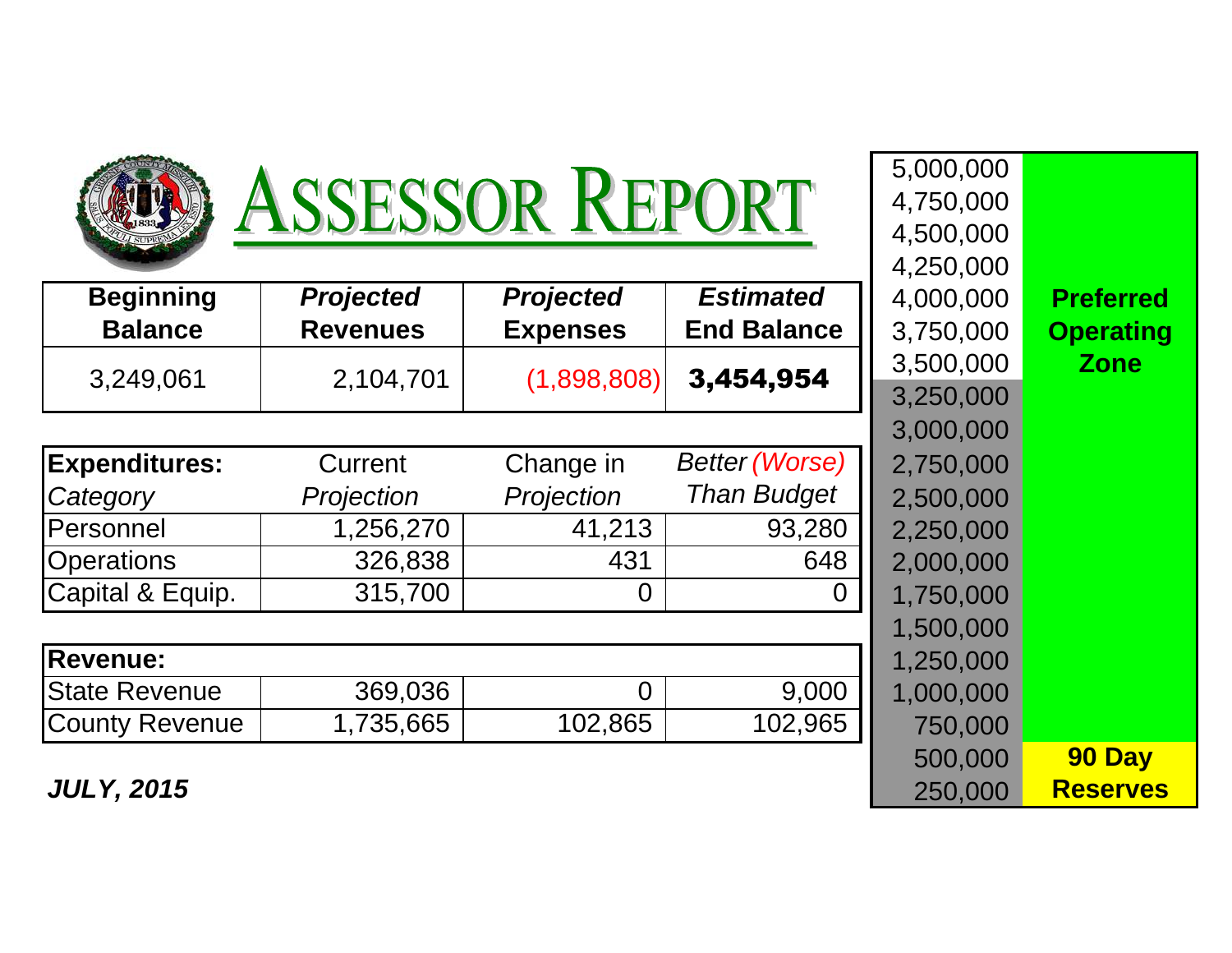

## ROAD & BRIDGE

| <b>Beginning</b> | <b>Projected</b> | <b>Projected</b> | <b>Estimated</b>   | 16,000,000 |
|------------------|------------------|------------------|--------------------|------------|
| <b>Balance</b>   | <b>Revenues</b>  | <b>Expenses</b>  | <b>End Balance</b> | 15,000,000 |
| 11,222,346       |                  | (25, 833, 246)   | 13,605,139         | 14,000,000 |
|                  | 28,216,039       |                  |                    | 13,000,000 |

| <b>Expenditures:</b> | Current    | Change in  | <b>Better (Worse)</b> | 11,000,000 |
|----------------------|------------|------------|-----------------------|------------|
| Category             | Projection | Projection | <b>Than Budget</b>    | 10,000,000 |
| Personnel            | 6,431,233  | (9, 148)   | 547,465               | 9,000,000  |
| <b>Operations</b>    | 11,913,356 | (264, 676) | (501, 808)            | 8,000,000  |
| Capital & Infra.     | 7,488,657  | 838,701    | 767,364               | 7,000,000  |

| <b>IRevenue:</b>     |            |         |           | 000.000                      |
|----------------------|------------|---------|-----------|------------------------------|
| <b>Total Revenue</b> | 28,216,039 | 253,853 | 2.287.490 | .000<br>DOO<br>$\mathcal{L}$ |

**JULY, 2015**

|                     |                  |                  |                       | 20,000,000 |                       |
|---------------------|------------------|------------------|-----------------------|------------|-----------------------|
|                     | ROAD & BRIDGE    |                  |                       | 19,000,000 |                       |
|                     |                  |                  |                       | 18,000,000 | <b>Other</b>          |
|                     |                  |                  |                       | 17,000,000 | <b>Future</b>         |
| ng                  | <b>Projected</b> | <b>Projected</b> | <b>Estimated</b>      | 16,000,000 | <b>Capital</b>        |
| e:                  | <b>Revenues</b>  | <b>Expenses</b>  | <b>End Balance</b>    | 15,000,000 | &                     |
| 46                  |                  |                  | 13,605,139            | 14,000,000 | <b>Infrastructure</b> |
|                     | 28,216,039       | (25, 833, 246)   |                       | 13,000,000 | <b>Needs</b>          |
|                     |                  |                  |                       | 12,000,000 |                       |
| res:                | Current          | Change in        | <b>Better (Worse)</b> | 11,000,000 |                       |
|                     | Projection       | Projection       | <b>Than Budget</b>    | 10,000,000 | <b>Kansas</b>         |
|                     | 6,431,233        | (9, 148)         | 547,465               | 9,000,000  | <b>Project</b>        |
|                     | 11,913,356       | (264, 676)       | (501, 808)            | 8,000,000  |                       |
| $\overline{1}$ fra. | 7,488,657        | 838,701          | 767,364               | 7,000,000  | 90 Day                |
|                     |                  |                  |                       | 6,000,000  | <b>Operating</b>      |
|                     |                  |                  |                       | 5,000,000  | <b>Reserves</b>       |
| nue                 | 28,216,039       | 253,853          | $\sqrt{2}$ , 287, 490 | 4,000,000  |                       |
|                     |                  |                  |                       | 3,000,000  | <b>Minimum</b>        |
| 5                   |                  |                  |                       | 2,000,000  | <b>Cash</b>           |
|                     |                  |                  |                       | 1,000,000  | <b>Reserves</b>       |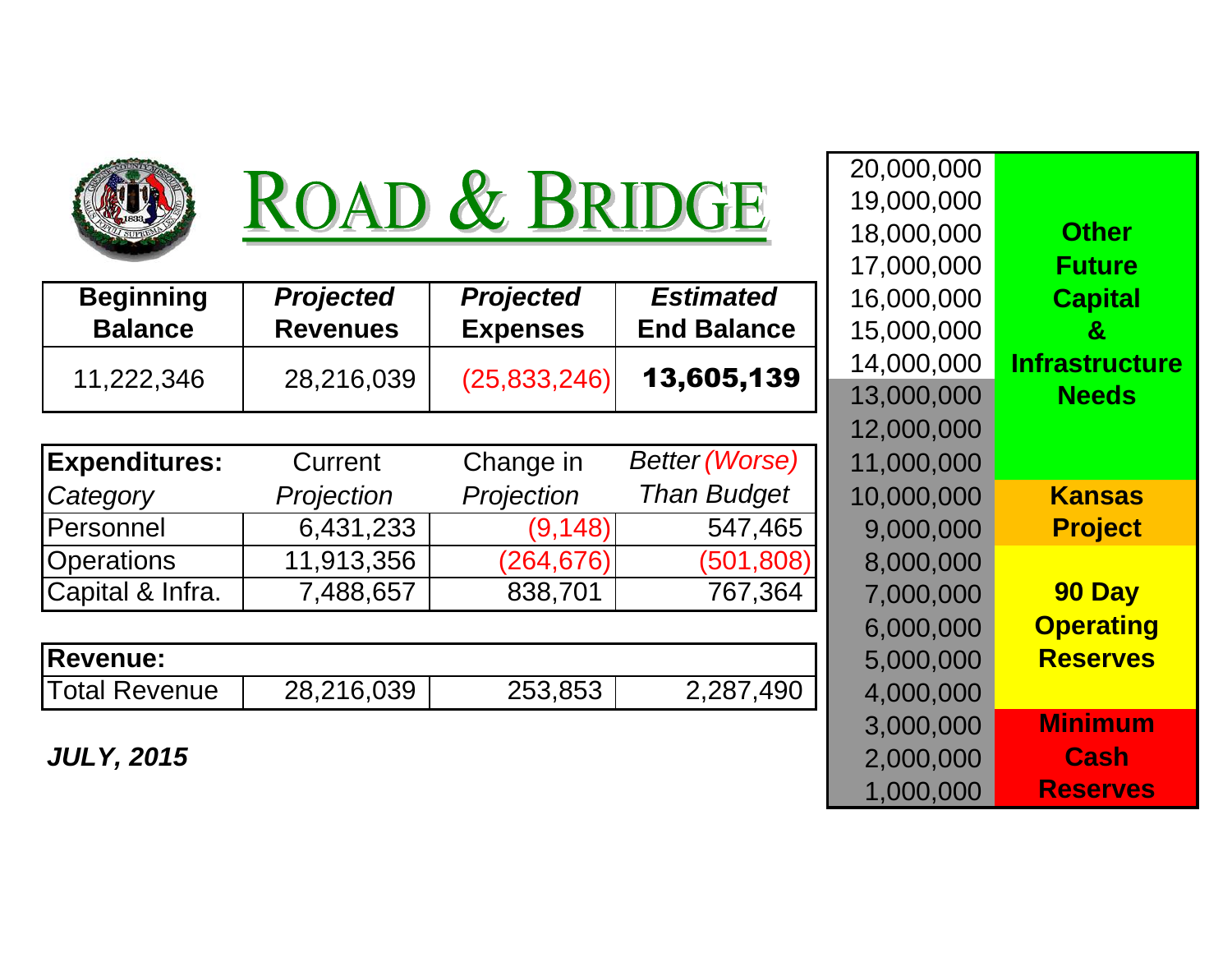| <b>GENERAL FUND</b>        |                 |            |                       |          |
|----------------------------|-----------------|------------|-----------------------|----------|
| <b>REVENUE</b>             | July            | Change     | Projection            |          |
| <b>JULY, 2015</b>          | <b>Year End</b> | ln         | <b>Better (Worse)</b> |          |
|                            | Projection      | Projection | <b>Than Budget</b>    |          |
| <b>Sales Tax</b>           | 12,715,000      | O          | 160,934               | 1.3%     |
| <b>Property Taxes</b>      | 6,673,315       | 5,557      | 113,115               | 1.7%     |
| <b>Other Taxes</b>         | 839,634         | (524)      | 36,634                | 4.6%     |
| <b>Sheriff Fees</b>        | 6,765,592       | 51,828     | 260,892               | 4.0%     |
| <b>Collector's Comm.</b>   | 3,120,267       | (10, 744)  | (77, 733)             | $-2.4%$  |
| <b>Recorder Fees</b>       | 984,000         | O          | 51,000                | 5.5%     |
| <b>Bldg &amp; Planning</b> | 533,420         | $\Omega$   | 23,150                | 4.5%     |
| Pub. Admin Fees            | 320,000         | 10,000     | (60,000)              | $-15.8%$ |
| <b>Other Fees</b>          | 1,014,768       | (9,784)    | 18,034                | 1.8%     |
| <b>Grants</b>              | 2,671,406       | (692)      | 59,600                | 2.3%     |
| Interest                   | 238,574         | (1,704)    | 13,574                | 6.0%     |
| Other Rev & Trfs           | 439,504         | 5,779      | 46,333                | 11.8%    |
| <b>Finance Comm Adj</b>    |                 | O          |                       | 0.0%     |
| <b>Total</b>               | 36,315,480      | 49,716     | 645,533               | 0.4%     |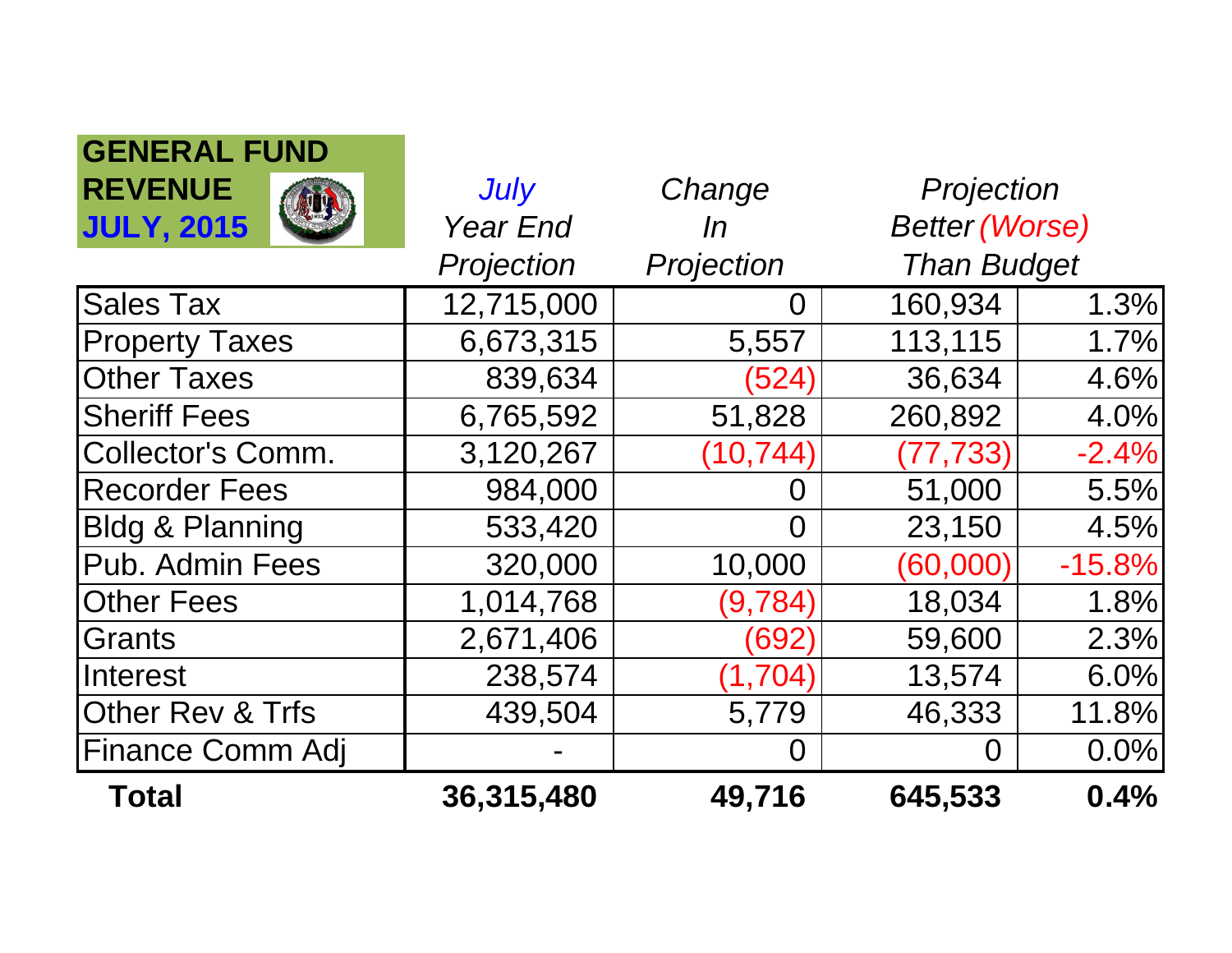## **GENERAL FUND EXPENDITURESJULY, 2015**

| <b>EXPENDITURES</b>               | July       | Change                | Projection            |          |
|-----------------------------------|------------|-----------------------|-----------------------|----------|
| 似味<br><b>JULY, 2015</b>           | Year End   | In Projection         | <b>Better (Worse)</b> |          |
|                                   | Projection | <b>Better (Worse)</b> | <b>Than Budget</b>    |          |
| <b>Circuit Courts &amp; Clerk</b> | 2,108,558  | (8,993)               | (5,870)               | $-0.3%$  |
| Juvenile                          | 3,823,150  | 6,522                 | 477,559               | 11.1%    |
| <b>Prosecuting Attorney</b>       | 3,342,733  | 23,833                | 62,743                | 1.8%     |
| <b>Sheriff</b>                    | 4,823,289  | (115, 717)            | (124, 892)            | $-2.7%$  |
| Jail                              | 6,627,625  | (63, 855)             | 86,284                | 1.3%     |
| Collector                         | 555,306    | 0                     | 0                     | 0.0%     |
| <b>County Clerk</b>               | 553,256    | 12,296                | 26,633                | 4.6%     |
| <b>Finance Departments</b>        | 626,521    | (3,926)               | 47,012                | 7.0%     |
| <b>Public Administrator</b>       | 413,933    | (5,989)               | (7, 157)              | $-1.8%$  |
| Recorder                          | 335,787    | 0                     | 29,596                | 8.1%     |
| <b>County Commission</b>          | 403,513    | (1, 206)              | (521)                 | $-0.1%$  |
| <b>Human Resources</b>            | 215,720    | 850                   | (11, 924)             | $-5.9%$  |
| Purchasing                        | 169,589    | $\overline{0}$        | 17,145                | 9.2%     |
| <b>General Services</b>           | 221,270    | (7,200)               | (7, 277)              | $-3.4%$  |
| <b>Pre-Trial</b>                  | 158,973    | 42                    | 42                    | 0.0%     |
| <b>Information Systems</b>        | 1,911,707  | (5, 551)              | 257,960               | 11.9%    |
| <b>Emergency Mgmt</b>             | 734,186    | (35, 768)             | 5,726                 | 0.8%     |
| <b>Resource Mgmt</b>              | 1,100,215  | (97,060)              | (23, 350)             | $-2.2%$  |
| <b>Building Operations</b>        | 1,735,898  | 21,917                | (664, 254)            | $-62.0%$ |
| <b>Vehicle Operations</b>         | 891,186    | (5, 915)              | 89,484                | 9.1%     |
| <b>Utilities</b>                  | 790,000    | 0                     | (15,000)              | $-1.9%$  |
| Non-Departmental                  | 2,594,227  | 74,368                | (315, 752)            | $-13.9%$ |
| <b>Supplement LEST 1</b>          | 1,241,908  | 129,257               | 3,777                 | 0.3%     |
| <b>Debt Service</b>               | 390,539    | 0                     | 1,020,611             | 72.3%    |
| Contingency                       |            | $\overline{0}$        | 1,062,450             | 100.0%   |
| <b>Finance Comm Adj</b>           | (681,000)  | $\overline{0}$        | 681,000               | 0.0%     |
| <b>TOTALS</b>                     | 35,088,087 | (82, 095)             | 2,692,027             | 7.1%     |